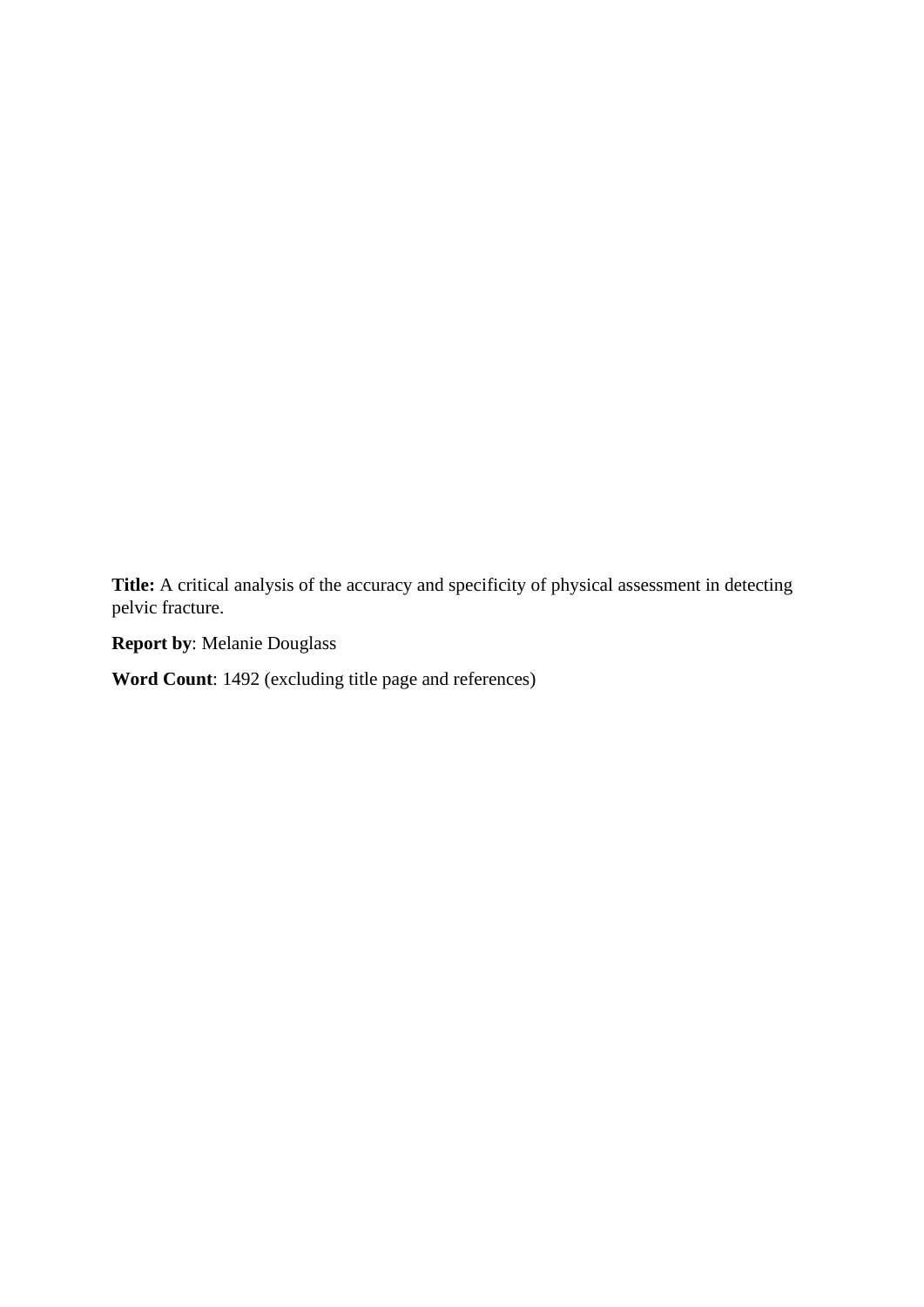## **Can physical assessment in the prehospital setting accurately detect pelvic fractures?**

**Clinical Scenario**: You are dispatched Code 1 to a horse-and-rider accident, where a 26 year-old female has been found unconscious. On examination of the patient, the paramedics develop a high index of suspicion that in addition to other injuries, a pelvic fracture has occurred, which now deems the patient at high risk of internal bleeding and haemodynamic instability. This patient requires rapid and effective assessment of injuries, interventions, and transportation.

**PICO (Population – Intervention – Control – Outcome) Question:** When assessing prehospital patients with traumatic pelvic injury, will a physical assessment of the pelvis accurately detect the presence of pelvic fracture to ensure efficacious interventions and therapies are implemented?

**Search Rationale**: The majority of pelvic fractures result from high-energy blunt force trauma and potentiate severe compromise of haemodynamic stability. For this reason, early diagnosis and treatment is essential to optimise patient outcomes and reduce mortality rates. Pelvic fracture diagnosis within the prehospital setting was initiated into the primary trauma survey in 1980 and includes the inspection of deformities and palpation of the pelvis to assess stability. But does physical assessment accurately detect pelvic instability in a prehospital setting and are there any factors that affect this?

## **Search Strategy:**



Figure 1: PRISMA Flow Chart Showing Search Strategy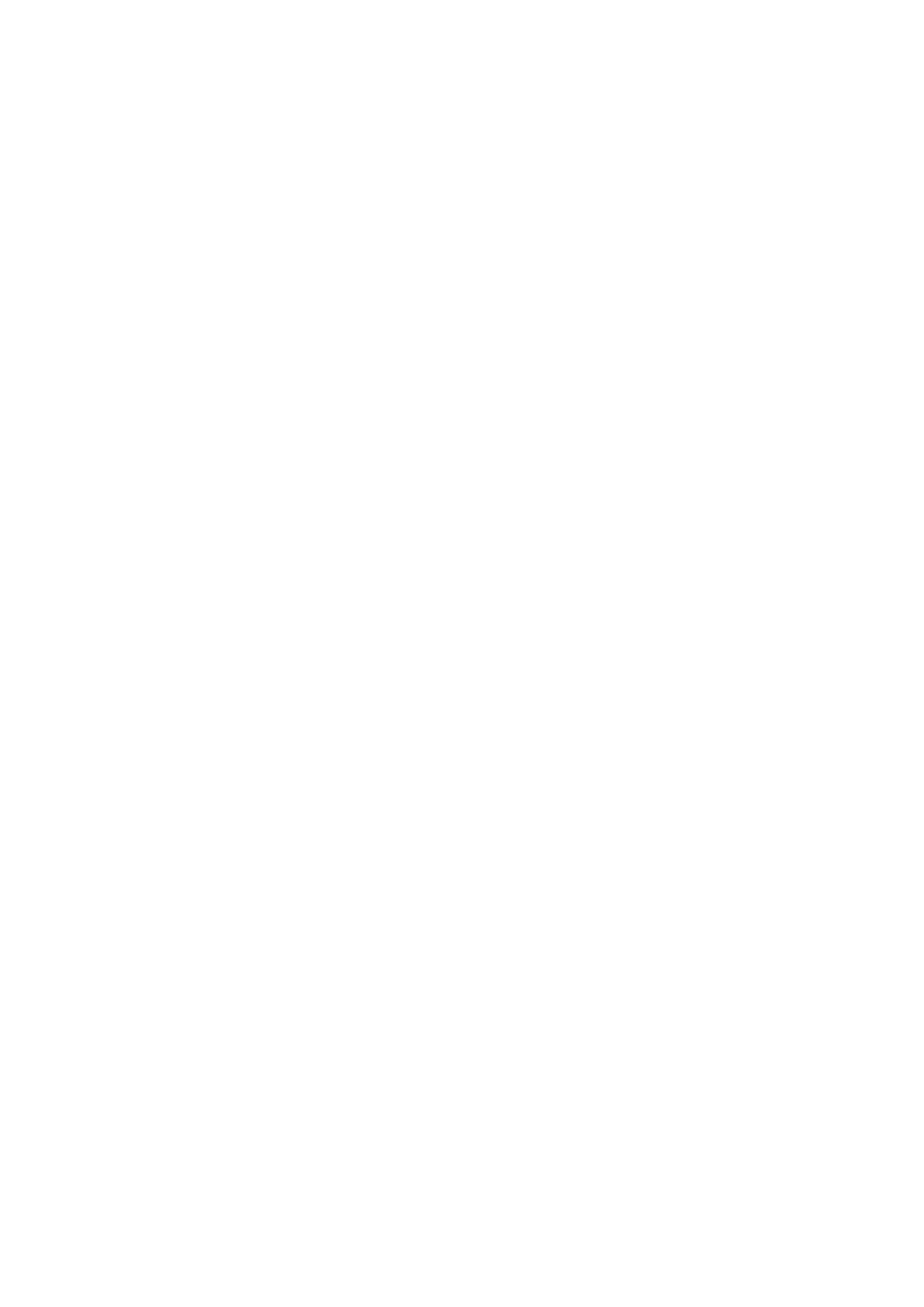## **Search Results:**

| <b>AUTHOR,</b><br><b>YEAR</b> | <b>POPULATION: SAMPLE</b><br><b>CHARACTERISTICS</b>                                                                                                                                       | <b>DESIGN:</b><br><b>LOE</b>                                        | AIMS:                                                                                                                                                                                | <b>RESULTS</b>                                                                                                                                                                                                                                                                                                                                                                                                                                       | <b>STRENGTHS/</b><br><b>WEAKNESSES</b>                                                                                                                                                             |
|-------------------------------|-------------------------------------------------------------------------------------------------------------------------------------------------------------------------------------------|---------------------------------------------------------------------|--------------------------------------------------------------------------------------------------------------------------------------------------------------------------------------|------------------------------------------------------------------------------------------------------------------------------------------------------------------------------------------------------------------------------------------------------------------------------------------------------------------------------------------------------------------------------------------------------------------------------------------------------|----------------------------------------------------------------------------------------------------------------------------------------------------------------------------------------------------|
| van Leent et al.<br>(2019)    | May 2015-Dec 2016.<br>56 patients (mean age $=$ 49)<br>age $=\times 18$ and indicated<br>radiologic examination of<br>pelvis from high energy<br>blunt trauma with injury<br>score $> 16$ | Prospective<br>observational<br>questionnaire<br>study.<br>Level II | The study aims to<br>establish the<br>diagnostic accuracy<br>of the prehospital<br>clinical examination<br>of the pelvic ring<br>guiding for<br>intervention with a<br>pelvic binder | Of 56 patients, 11 had pelvic ring<br>fractures. A positive manual<br>compression test was seen in 4 of<br>these and a negative test in 7.<br>This shows the reliability of on-<br>scene MCT in determining PRF<br>had a sensitivity of 0.30 and<br>specificity of 0.95. The authors<br>state that based on this study, the<br>diagnosis of pelvic ring fracture<br>by MCT in the prehospital phase<br>is not reliable and potentially<br>dangerous. | (+) heterogeneous<br>population of different<br>kinds of blunt trauma<br>(-) small sample<br>population<br>(-) single centre trauma<br>study<br>(-) not all physicians<br>filled in questionnaires |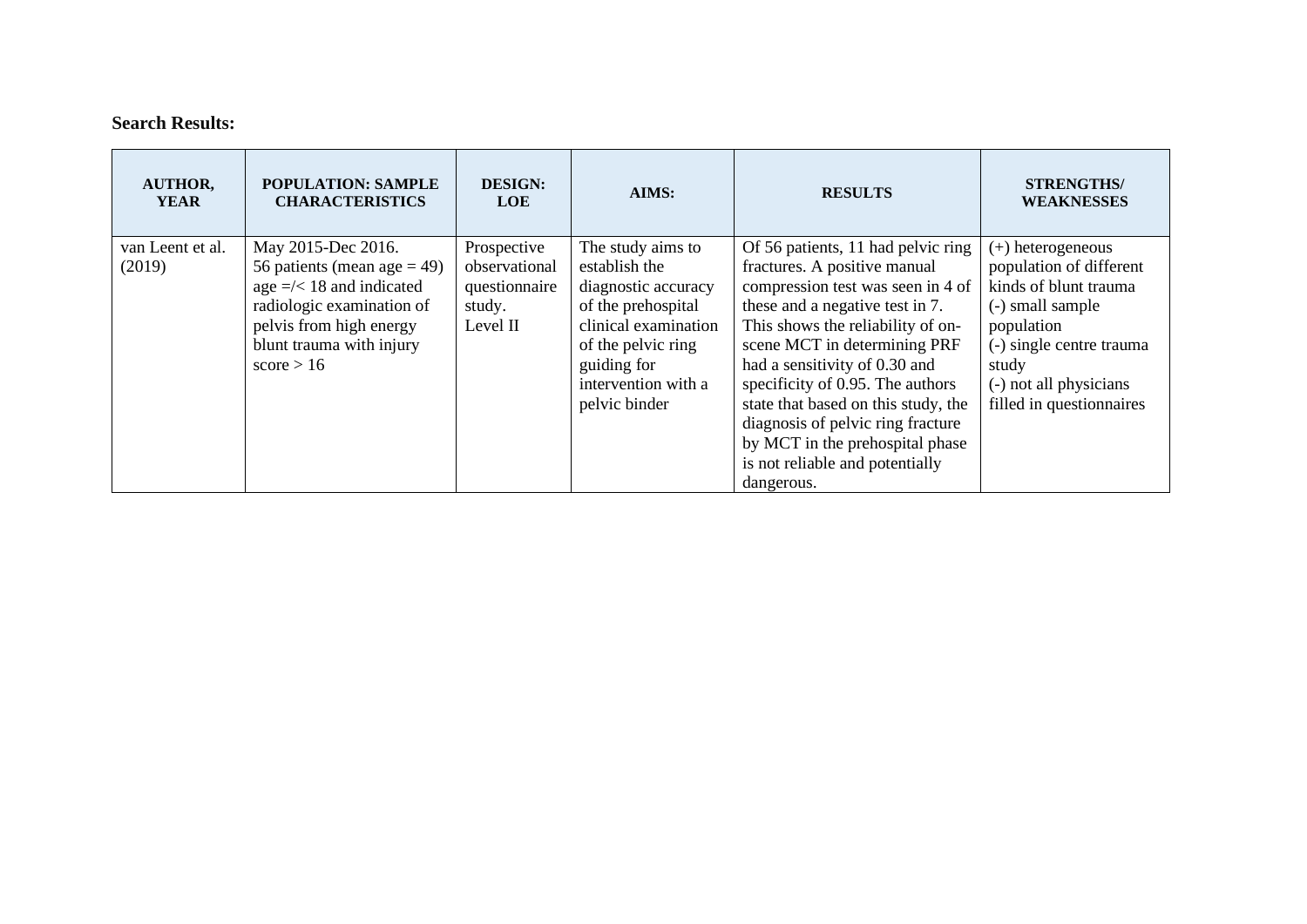| Schweigkofler<br>et al. (2018) | 24-month period.<br>254 patients with strong<br>clinical suspicion of pelvic<br>injury. | Prospective<br>observational<br>questionnaire<br>study.<br>Level II | The study aimed to<br>analyse the<br>diagnostic accuracy<br>of physical<br>examination and<br>early pre-treatment<br>with pelvic binder<br>application in<br>prehospital and<br>emergency settings. | Manual examination of pelvic<br>stability was performed in<br>156/254 patients (61.4%) with 25<br>of these $(16\%)$ returning a<br>positive manual examination for<br>PF. Of these, 18/25 were<br>confirmed through CT scans,<br>yielding a sensitivity of 31.6%<br>and specificity of 92.2%. The<br>author revealed that 68.4% of all<br>unstable PFs were missed during<br>clinical examination with 46<br>patients being misdiagnosed. As<br>such the author states that if<br>manual examination was the only<br>form of diagnosis, $2/3$ of the<br>patients with PF would have<br>been missed. They further state<br>that the application of external<br>compression devices did not<br>show adverse effects even when<br>applied unnecessarily. | $(+)$ Multi-centre large<br>population study<br>$(-)$ Lack of<br>differentiation between<br>prehospital and<br>emergency room manual<br>examination |
|--------------------------------|-----------------------------------------------------------------------------------------|---------------------------------------------------------------------|-----------------------------------------------------------------------------------------------------------------------------------------------------------------------------------------------------|-------------------------------------------------------------------------------------------------------------------------------------------------------------------------------------------------------------------------------------------------------------------------------------------------------------------------------------------------------------------------------------------------------------------------------------------------------------------------------------------------------------------------------------------------------------------------------------------------------------------------------------------------------------------------------------------------------------------------------------------------------|-----------------------------------------------------------------------------------------------------------------------------------------------------|
|--------------------------------|-----------------------------------------------------------------------------------------|---------------------------------------------------------------------|-----------------------------------------------------------------------------------------------------------------------------------------------------------------------------------------------------|-------------------------------------------------------------------------------------------------------------------------------------------------------------------------------------------------------------------------------------------------------------------------------------------------------------------------------------------------------------------------------------------------------------------------------------------------------------------------------------------------------------------------------------------------------------------------------------------------------------------------------------------------------------------------------------------------------------------------------------------------------|-----------------------------------------------------------------------------------------------------------------------------------------------------|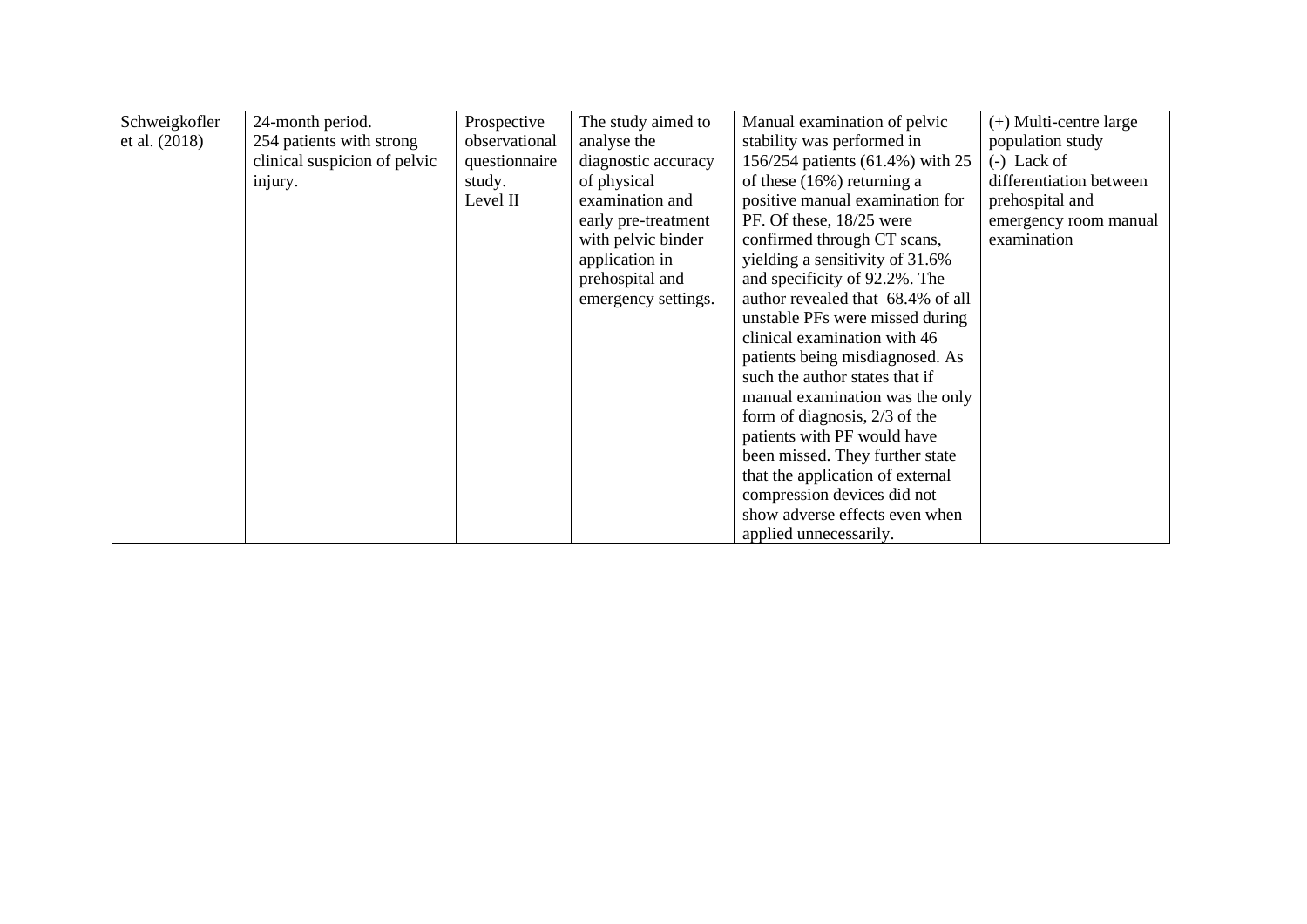| Okada et al.<br>(2020)        | 2644 cases reviewed<br>investigating 49,043<br>patients of which 8300 were<br>determined to have PF.                                                                                                                 | Systematic<br>Review &<br>Meta<br>Analysis.<br>Level I. | To assess the<br>diagnostic accuracy<br>and clinical utility of<br>physical examination<br>in blunt trauma<br>patients with PFs.                                                         | Pooled sensitivity of physical<br>examination of PF was 86% at a<br>given specificity of 0.92. The<br>study further revealed the pooled<br>sensitivity in a subgroup of<br>patients with GCS $\approx$ 13 was<br>higher than that of patients with<br>impaired consciousness. From<br>the results, the authors concluded<br>that while physical examination<br>is useful as a screening tool, the<br>clinical utility of physical<br>examination for detecting PF will<br>not only depend on patients'<br>consciousness, but also the<br>situational setting and resources<br>available. | $(+)$ Study is based upon<br>a comprehensive<br>literature search<br>$(+)$ study included<br>diverse patient<br>heterogeneity<br>(-) potentially missed<br>studies<br>(-) some studies<br>inadequately reported<br>findings<br>(-) most studies set<br>within emergency<br>department make<br>generalisation of<br>findings in other settings<br>unclear |
|-------------------------------|----------------------------------------------------------------------------------------------------------------------------------------------------------------------------------------------------------------------|---------------------------------------------------------|------------------------------------------------------------------------------------------------------------------------------------------------------------------------------------------|------------------------------------------------------------------------------------------------------------------------------------------------------------------------------------------------------------------------------------------------------------------------------------------------------------------------------------------------------------------------------------------------------------------------------------------------------------------------------------------------------------------------------------------------------------------------------------------|----------------------------------------------------------------------------------------------------------------------------------------------------------------------------------------------------------------------------------------------------------------------------------------------------------------------------------------------------------|
| Lustenberger et<br>al. (2016) | 11,062 patients evaluated<br>with 7,201 patients included<br>by primary admission, blunt<br>mechanism of trauma,<br>injury severity score $\geq/=9$<br>and suspected prehospital<br>pelvic injury. Mean age:<br>42.7 | Retrospective<br>Observational<br>Study.<br>Level II    | To understand the<br>reliability of the out-<br>of-hospital<br>evaluation and<br>physical examination<br>of the pelvis to rule<br>out significant injury<br>in blunt trauma<br>patients. | A 55.9% sensitivity (4023)<br>patients) was determined for<br>pre-clinical physical examination<br>detecting PF. 44.1% of patients<br>(3178) with confirmed PF were<br>not preclinically detected with<br>PF. The authors stated that<br>trauma patients who had missed<br>pre-clinical diagnosis from<br>physical examinations were more<br>likely to have diminished<br>conscious states and be intubated<br>at the scene and further stated<br>that all patients with suspected<br>PFs should have imaging tests<br>performed as a gold standard for<br>PF diagnosis.                 | $(+)$ multicentre, large<br>population study<br>(-) retrospective nature<br>and data accrual and<br>analysis<br>(-) non-standardised<br>physical examination by<br>pre-hospital physicians                                                                                                                                                               |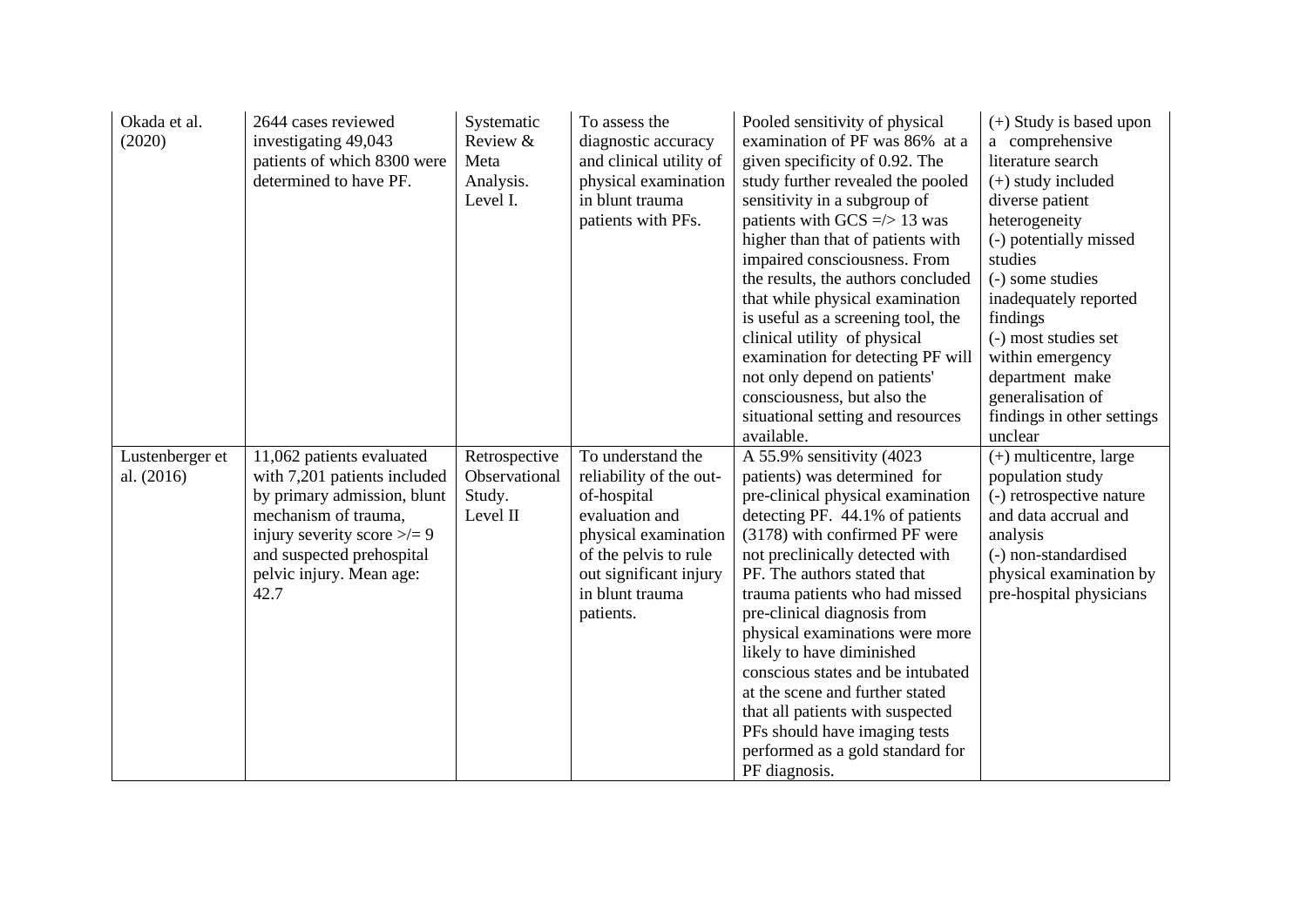| Bolt et al.<br>(2018)  | 328 patients with blunt<br>mechanism of injury, GCS<br>$\approx$ 13, aged 15 or older, no<br>lower limb injuries, and<br>investigated with pelvic<br>Xray                                                    | Prospective<br>observational<br>study.<br>Level I         | To validate the<br>hypothesis that<br>painlessly utilising<br>the muscles of hip<br>flexion by SLR in<br>the presence of<br>pelvic injury will not<br>be possible during<br>the prehospital<br>physical<br>examination. | PF was confirmed in 35/328<br>patients (10.7%) with 32 of the<br>35 unable to perform a SLR. The<br>remaining 3/35 who successfully<br>performed a SLR were shown to<br>have impaired GCS or opioids<br>administered in the ambulance.<br>From a subgroup of patients with<br>GCS=15 and PF, 28/28 were not<br>able to SLR without pain, giving<br>a sensitivity of 100%. From these<br>results, the authors determined<br>that the SLR is a simple and<br>effective physical assessment<br>tool when diagnosing PF among<br>awake, alert patients without<br>lower limb or spinal injuries to<br>aid in quick decision making<br>when identifying a source of<br>bleeding in trauma patients. | (-) single centre study<br>(-) Xray comparison<br>utilised instead of CT<br>scan<br>(-) non-blinded Xray<br>results for physicians<br>when testing SLR may<br>allow for bias |
|------------------------|--------------------------------------------------------------------------------------------------------------------------------------------------------------------------------------------------------------|-----------------------------------------------------------|-------------------------------------------------------------------------------------------------------------------------------------------------------------------------------------------------------------------------|------------------------------------------------------------------------------------------------------------------------------------------------------------------------------------------------------------------------------------------------------------------------------------------------------------------------------------------------------------------------------------------------------------------------------------------------------------------------------------------------------------------------------------------------------------------------------------------------------------------------------------------------------------------------------------------------|------------------------------------------------------------------------------------------------------------------------------------------------------------------------------|
| Moosa et al.<br>(2019) | Jan - June 2015.<br>133 patients comprised of<br>alert and awake blunt-<br>trauma patients aged 16<br>years or older with $GCS =$<br>15 and no evidence of<br>haemodynamic instability.<br>Mean age $= 37.2$ | Cross-<br>sectional<br>prospective<br>study.<br>Level III | To determine the<br>diagnostic accuracy<br>of clinical<br>examination in<br>detecting PF in<br>patients from blunt<br>trauma.                                                                                           | The results showed a sensitivity<br>for correct diagnosis with clinical<br>examination compared to pelvic<br>Xray of 87.5% and a specificity<br>for no PF on physical<br>examination of 88.03%. From<br>these results, the positive<br>predictor value was shown to be<br>50% while the negative predictor<br>value was determined to be<br>98.09%. The authors concluded<br>that lower positive predictor<br>values may be due to the smaller<br>sample size. Furthermore, the<br>authors stated that a thorough                                                                                                                                                                              | (-) assessment was made<br>by surgical residents in a<br>hospital setting<br>(-) single centre study<br>(-) no follow up after<br>initial assessment                         |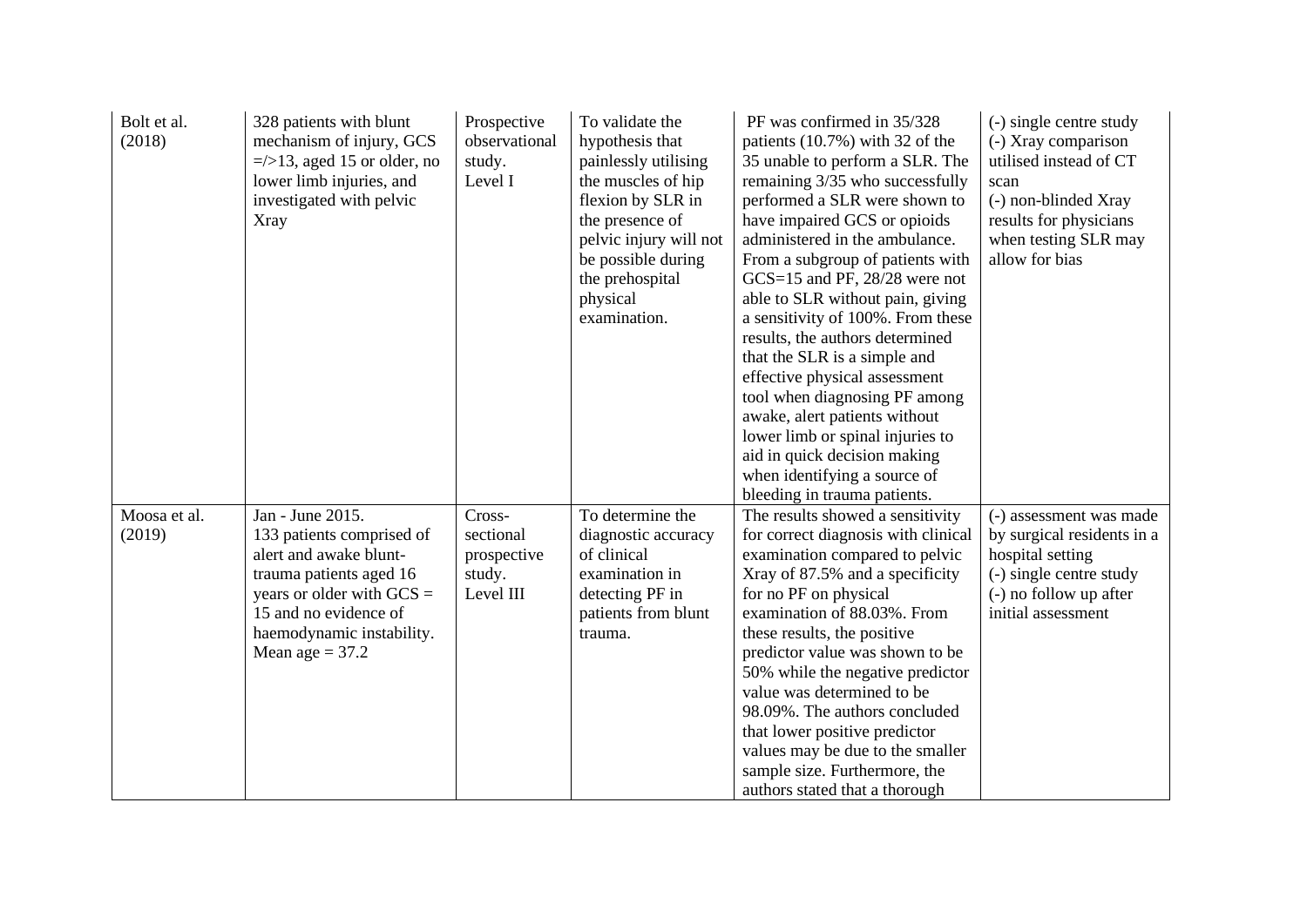|  |  | clinical examination for patients  |  |
|--|--|------------------------------------|--|
|  |  | with no impairment of              |  |
|  |  | consciousness, no other            |  |
|  |  | distracting injuries or complaint  |  |
|  |  | of pelvic pain along with          |  |
|  |  | negative clinical examination      |  |
|  |  | features can avoid unnecessary     |  |
|  |  | financial burdens with x-rays in   |  |
|  |  | resource-poor countries, without   |  |
|  |  | compromising patient quality of    |  |
|  |  | care. It was further stated that a |  |
|  |  | thorough clinical examination      |  |
|  |  | can alleviate the need for Xray in |  |
|  |  | the same way protocols like        |  |
|  |  | NEXUS alleviate the need for       |  |
|  |  | cervical Xray.                     |  |

Abbreviations: PF: pelvic fracture; GCS: Glasgow Coma Scale; MCT: Manual Compression Test; NEXUS: National Emergency Xray Utilisation Study; CT: computed tomography.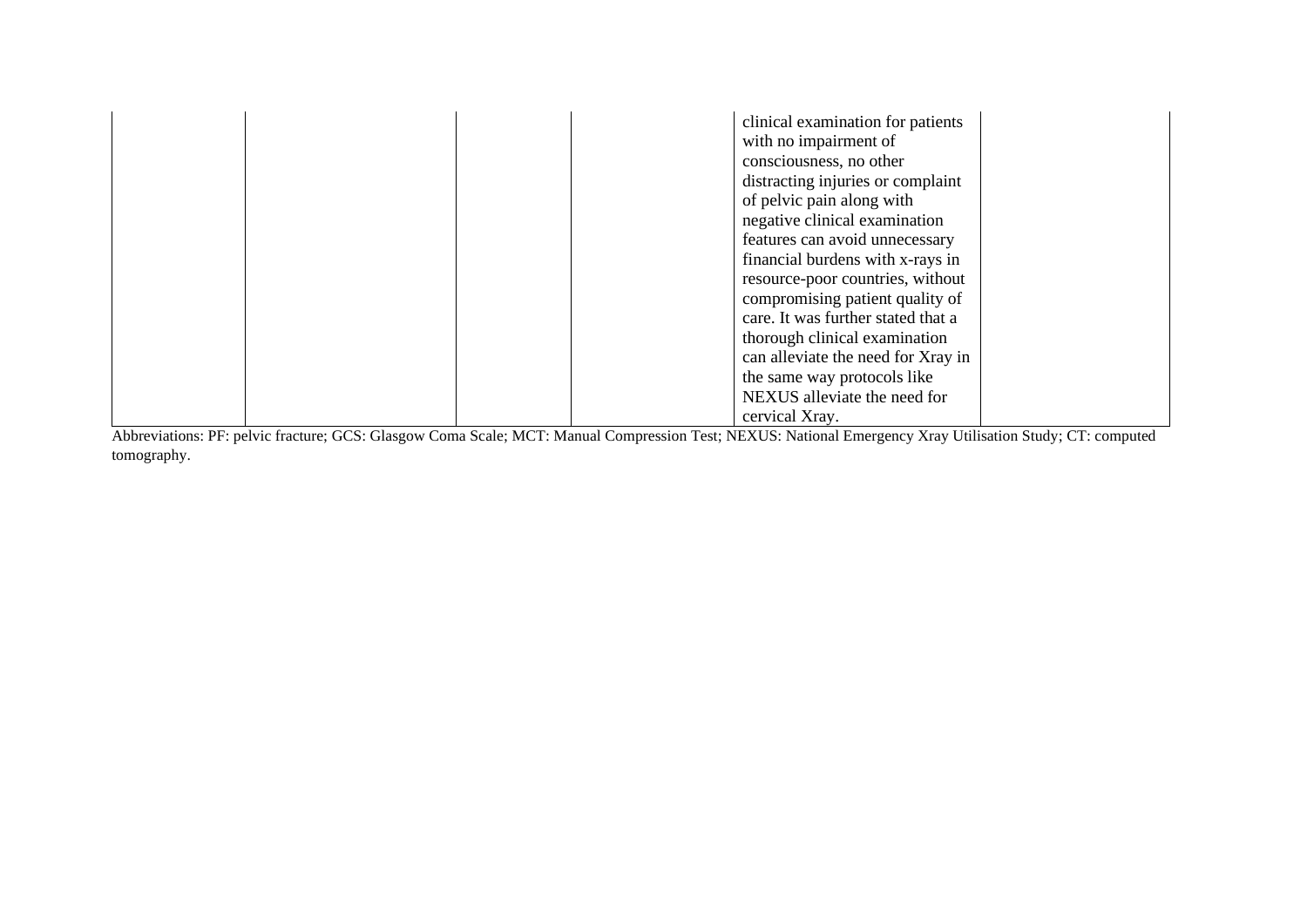**Conclusions:** The literature has demonstrated that physical examination of pelvic fractures yields low sensitivity and accuracy. Physical examination was defined as observation of bruising, haematoma, tenderness at iliac crests, tenderness at pubic symphysis and abnormal range of motion at hip joint. A number of factors impacted the accuracy of detection including patient GCS, distracting injuries and administration of pain relief. In the prehospital environment, the literature states that prompt extrication and CT scanning is the gold standard of pelvic fracture diagnosis. Future studies should focus on physical examination of the pelvis in prehospital paramedic attended treatments.

**Consideration for Practice:** Current state clinical guidelines stipulate the observation of clinical signs and symptoms when determining potentially life-threatening pelvic injuries. There is no inference to undertake manual assessment of the pelvis and guidelines further state that clinical assessment has a low sensitivity for diagnosing pelvic fractures (Queensland Ambulance Service, 2021). Based upon the research identifying the accuracy of physical assessment in a prehospital setting, the literature reinforces current guidelines and shows that manual assessment has low sensitivity and can potentially disrupt clot formation and haemodynamic stability.

**Clinical Bottom Line**:. In the prehospital setting, paramedics should be wary of physically manipulating pelvic landmarks and opt for conservative observations and prophylactic interventions.